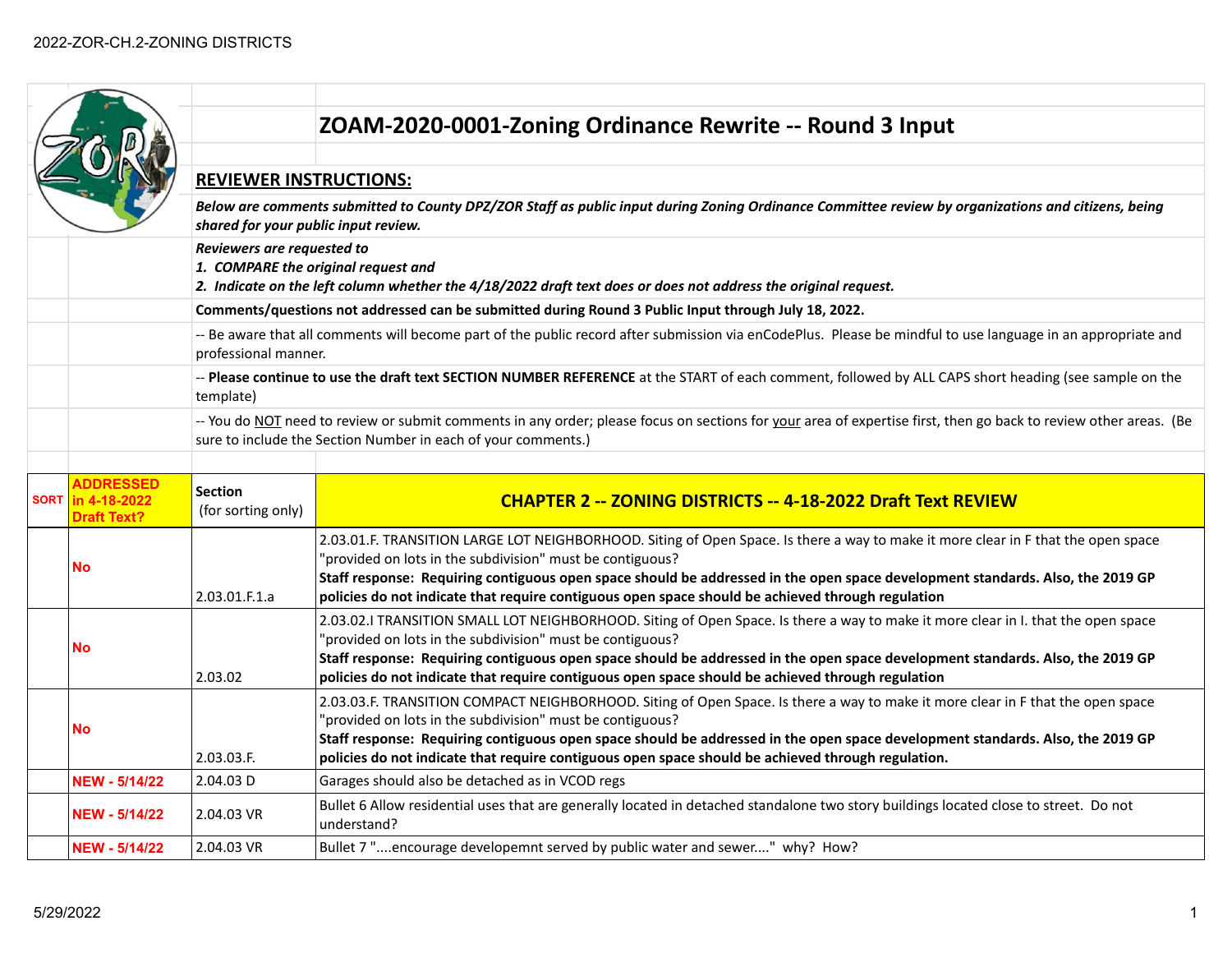| <b>NEW - 5/14/22</b> | 2.04.03.1     | chartvillages differ re: density. Wait for SAP                                                                                                                                                                                                                                                                                                                                                                                                                                                                                                                                                                                                                                                                                                                                                                                                                                                                                                                                                                                                                                                                                                                                                                                                                   |
|----------------------|---------------|------------------------------------------------------------------------------------------------------------------------------------------------------------------------------------------------------------------------------------------------------------------------------------------------------------------------------------------------------------------------------------------------------------------------------------------------------------------------------------------------------------------------------------------------------------------------------------------------------------------------------------------------------------------------------------------------------------------------------------------------------------------------------------------------------------------------------------------------------------------------------------------------------------------------------------------------------------------------------------------------------------------------------------------------------------------------------------------------------------------------------------------------------------------------------------------------------------------------------------------------------------------|
| <b>NEW - 5/14/22</b> | 2.04.04 VAR   | 3 acre zoning???? 3 acre lots on edge of villages? Where?                                                                                                                                                                                                                                                                                                                                                                                                                                                                                                                                                                                                                                                                                                                                                                                                                                                                                                                                                                                                                                                                                                                                                                                                        |
| <b>NEW - 5/14/22</b> | 2.04.05       | 'Maintain area of open space" Bravo! Buffers important to village survival                                                                                                                                                                                                                                                                                                                                                                                                                                                                                                                                                                                                                                                                                                                                                                                                                                                                                                                                                                                                                                                                                                                                                                                       |
| <b>NEW - 5/14/22</b> | 2.04.05 VC    | 'Allow residential and commercial uses located in detached standalone twostory buildings situated close to the street as well as vertically<br>mixed buildings with office or residential use above first floor retail." Does 1st floor have to be retail? Does this conflict with max of floor<br>dwelling units per acre? Like mixed use in one structure.                                                                                                                                                                                                                                                                                                                                                                                                                                                                                                                                                                                                                                                                                                                                                                                                                                                                                                     |
| <b>NEW - 5/14/22</b> | 2.04.05-1 C   | 4 dwelling units /acre seems dense for some villages.                                                                                                                                                                                                                                                                                                                                                                                                                                                                                                                                                                                                                                                                                                                                                                                                                                                                                                                                                                                                                                                                                                                                                                                                            |
| <b>NEW - 5/14/22</b> | 2.04.05-1 D b | must cars be parked vertical to property or horizontal?                                                                                                                                                                                                                                                                                                                                                                                                                                                                                                                                                                                                                                                                                                                                                                                                                                                                                                                                                                                                                                                                                                                                                                                                          |
| <b>CHECK</b>         | 2.02.02.1     | 2.02.02 Suburban Compact Neighborhood-SCN; J. SCN Alternative Location Criteria: SCN is supposed to be the place, within the SPA, where<br>multi-family projects can be built and at densities sufficient to make significant contributions to the goal of 16,000 new attainable housing<br>units. Therefore, how is it logical to significantly limit the possibility of using the SCN Place Type by imposing Location Criteria that are not<br>supported by housing industry standards?                                                                                                                                                                                                                                                                                                                                                                                                                                                                                                                                                                                                                                                                                                                                                                        |
| <b>CHECK</b>         | 2.03.05-1     | 2.03.05-1. TRANSITION LIGHT INDUSTRIAL. As this district contains data centers, is 75' "adjacent to ag and residential districts or res uses"<br>sufficient based on feedback from public input?<br>Staff Response: The 75 foot yard is the same as the PD-IP zoning district requirement. In addition to this yard, when data centers are<br>adjacent to certain zoning districts including residential uses, the buffer must be a Buffer Yard Type C with required plantings located on<br>an earthen berm that has a minimum height of six (6) feet and shall not have a grade steeper than 2:1 (Section 5-664(E)(1) to become<br>Section 3.06.06.02.F.1).<br>Regardless, staff will evaluate additional yard requirements considering the location in the Transition Policy Area                                                                                                                                                                                                                                                                                                                                                                                                                                                                             |
| <b>CHECK</b>         | 2.04.01       | 2.04.01. AGRICULTURAL RURAL NORTH. Purpose. The following bullet points confirm the requirement to review uses and use-specific<br>standards for consistency, compatibility and mitigation of impacts:<br>-- Allow for a broad range of rural economy uses, including (agriculture, horticulture and animal husbandry), agriculture support and services<br>associated with ongoing agricultural activities, and other uses that can be developed in ways consistent with the rural character of the ARN<br>district through mitigation or other standards;<br>-- Promote consistency between residential development and rural economy uses through lower density residential development or<br>clustering of residential development;<br>-- Ensure that the rural economy uses are compatible with any existing permitted residential development;<br>How and when will review for consistency, compatibility and mitigation be performed?<br>Staff Response: Staff are continuing to draft new sections and revisit old sections while reviewing for consistency, compatibility and<br>mitigation. It is an iterative process<br>REVIEW: Current "Purpose" statements: https://online.encodeplus.com/regs/loudouncounty-va-crosswalk/doc-viewer.aspx#secid-30 |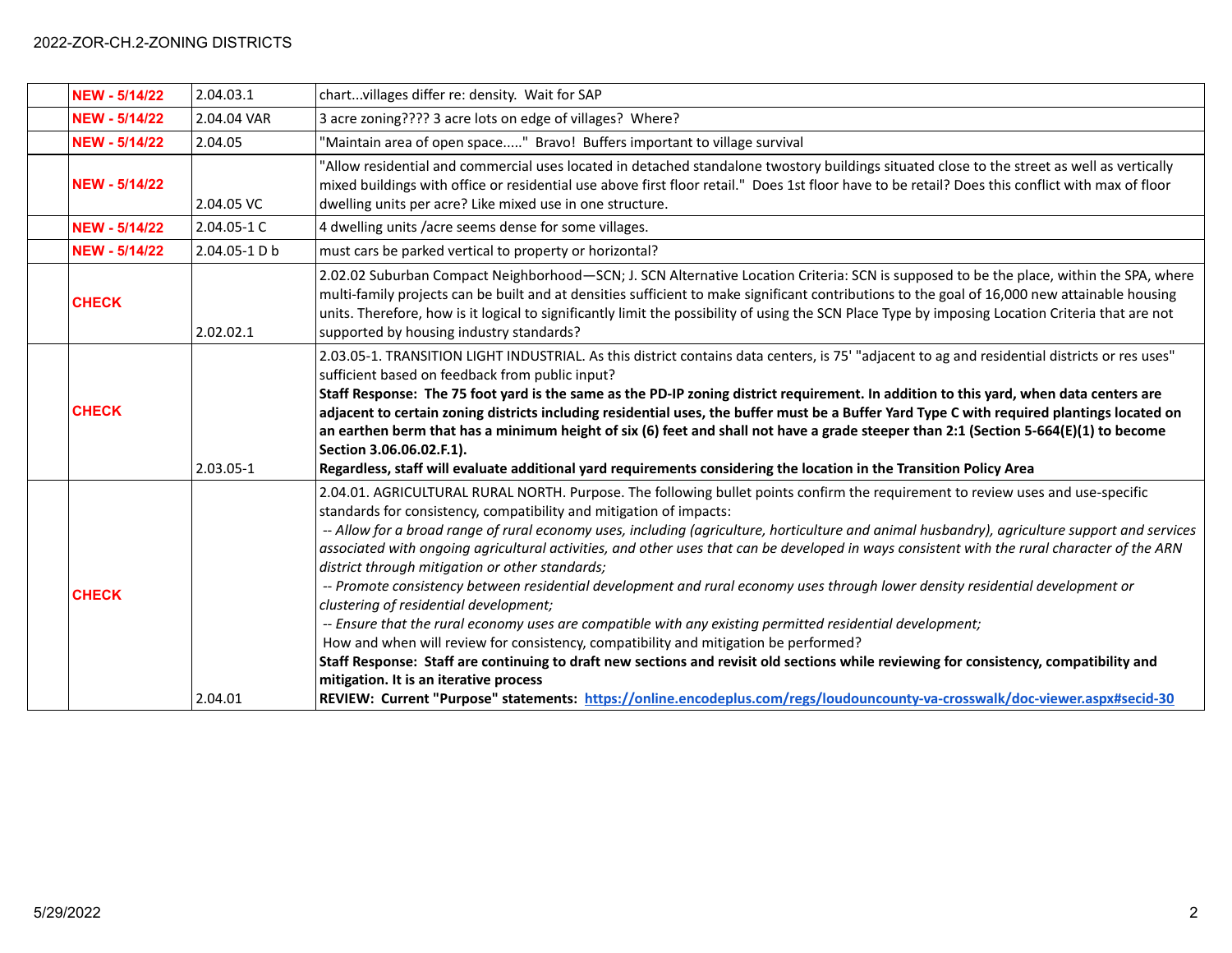| <b>CHECK</b>                                | 2.04.02   | 2.04.02. AGRICULTURAL RURAL SOUTH. Purpose. The following bullet points confirm the requirement to review uses and use-specific<br>standards for consistency, compatibility and mitigation of impacts:<br>-- Allow for a broad range of rural economy uses, including traditional and new agricultural uses (agriculture, horticulture and animal<br>husbandry), agriculture support and basic services directly associated with ongoing agricultural activities, and other uses that can be<br>developed in ways that are consistent with the rural character of the RS District through mitigation or other standards;<br>-- Promote consistency between residential development and rural economy uses through lower density residential development or<br>clustering of residential development;<br>-- Ensure that the rural economy uses are compatible with any existing permitted residential development.<br>How and when will review for consistency, compatibility and mitigation be performed?<br>Staff Response: Staff are continuing to draft new sections and revisit old sections while reviewing for consistency, compatibility and<br>mitigation. It is an iterative process<br>REVIEW: Current "Purpose" statements: https://online.encodeplus.com/regs/loudouncounty-va-crosswalk/doc-viewer.aspx#secid-31 |
|---------------------------------------------|-----------|-------------------------------------------------------------------------------------------------------------------------------------------------------------------------------------------------------------------------------------------------------------------------------------------------------------------------------------------------------------------------------------------------------------------------------------------------------------------------------------------------------------------------------------------------------------------------------------------------------------------------------------------------------------------------------------------------------------------------------------------------------------------------------------------------------------------------------------------------------------------------------------------------------------------------------------------------------------------------------------------------------------------------------------------------------------------------------------------------------------------------------------------------------------------------------------------------------------------------------------------------------------------------------------------------------------------------------|
| <b>Addressed (Staff</b><br><b>Response)</b> | 2.02.02.2 | 2.02.02 Suburban Compact Neighborhood-SCN; J. SCN Alternative Location Criteria. 2.: Why must SCN be within 1/2 mile of a mixed use<br>development or along a transit corridor?<br>The U.S. Department of Housing and Urban Development (HUD) has no such restriction on HUD supported housing? Virginia Housing has no<br>such restriction for housing supported by Low-Income Housing Tax Credits (LIHTC). Transportation Policy of the Loudoun County Public<br>School District states that middle school students can walk 1.0 miles and high school students can walk 1.25 miles before they are eligible to<br>ride a school bus.<br>Staff Response: One of the purposes of this section is "Ensure public and civic amenities are provided or located within walking distance<br>of each development." Providing reasonable walking distances encourages and implements this objective                                                                                                                                                                                                                                                                                                                                                                                                                                 |
| <b>Addressed (Staff</b><br><b>Response)</b> | 2.02.02.3 | 2.02.02 Suburban Compact Neighborhood-SCN; J. SCN Alternative Location Criteria. 3.: Why must SCN be within ¼ of an existing or planned<br>metro or bus line?<br>The U.S. Department of Housing and Urban Development (HUD) has no such restriction on HUD supported housing? Virginia Housing has no<br>such restriction for housing supported by Low-Income Housing Tax Credits (LIHTC). Transportation Policy of the Loudoun County Public<br>School District states that middle school students can walk 1.0 miles and high school students can walk 1.25 miles before they are eligible to<br>ride a school bus.                                                                                                                                                                                                                                                                                                                                                                                                                                                                                                                                                                                                                                                                                                         |
| <b>Addressed (Staff</b><br><b>Response)</b> | 2.02.02.4 | 2.02.02 Suburban Compact Neighborhood-SCN; J. SCN Alternative Location Criteria. 4.: Why must SCN be within 1/2 mile of employment<br>options or neighborhood-serving retail and services?<br>The U.S. Department of Housing and Urban Development (HUD) has no such restriction on HUD supported housing? Virginia Housing has no<br>such restriction for housing supported by Low-Income Housing Tax Credits (LIHTC). Transportation Policy of the Loudoun County Public<br>School District states that middle school students can walk 1.0 miles and high school students can walk 1.25 miles before they are eligible to<br>ride a school bus.                                                                                                                                                                                                                                                                                                                                                                                                                                                                                                                                                                                                                                                                            |
| <b>Addressed (Staff</b><br><b>Response)</b> | 2.02.02.5 | 2.02.02 Suburban Compact Neighborhood-SCN; J. SCN Alternative Location Criteria. 5.: Why must SCN be within 1/2 mile of public facilities<br>with existing or planned capacity to serve the proposed development?<br>The U.S. Department of Housing and Urban Development (HUD) has no such restriction on HUD supported housing? Virginia Housing has no<br>such restriction for housing supported by Low-Income Housing Tax Credits (LIHTC). Transportation Policy of the Loudoun County Public<br>School District states that middle school students can walk 1.0 miles and high school students can walk 1.25 miles before they are eligible to<br>ride a school bus.                                                                                                                                                                                                                                                                                                                                                                                                                                                                                                                                                                                                                                                     |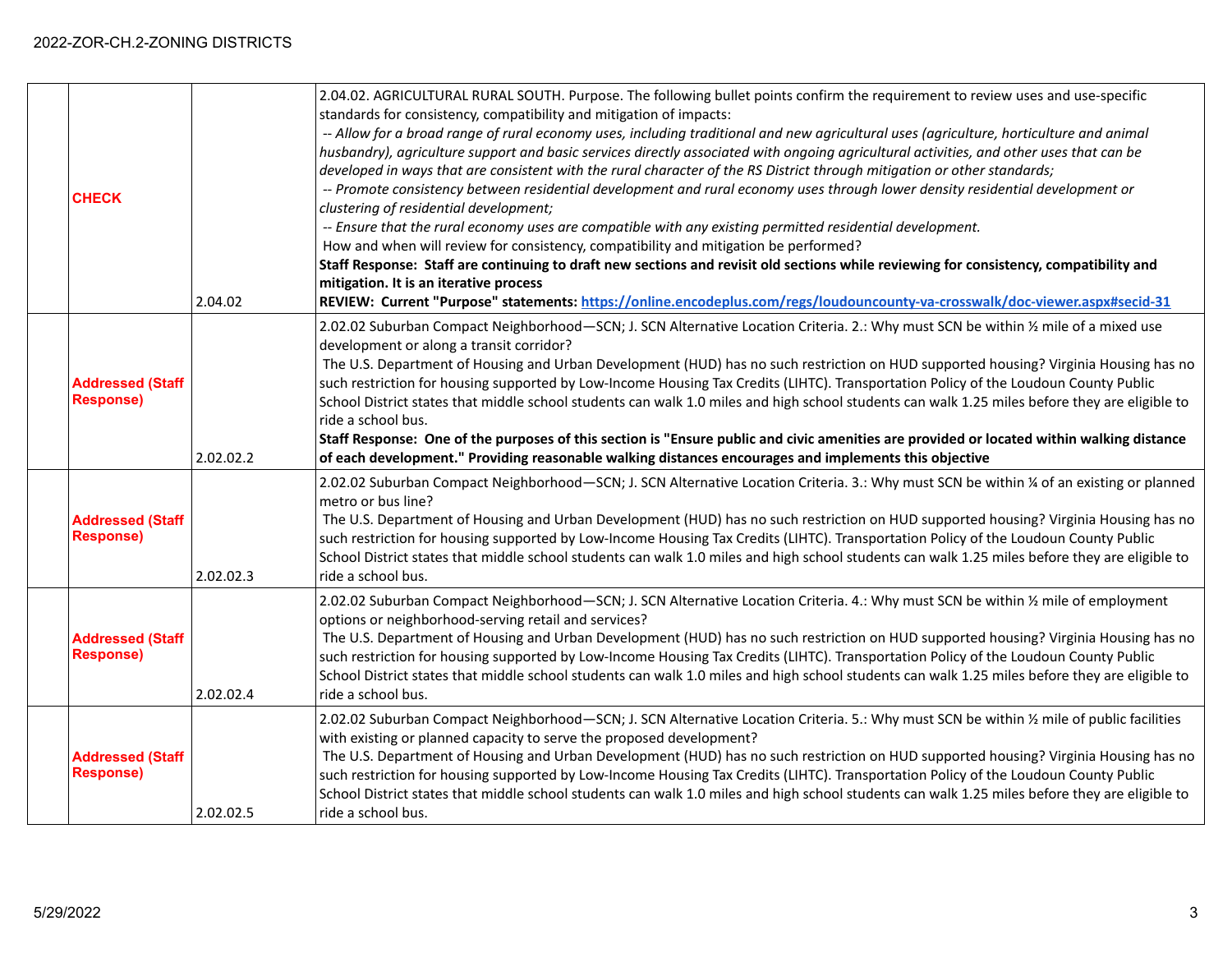| <b>Addressed (Staff</b><br><b>Response)</b> | $2.02.02$ .J | 2.02.02.J SUBURBAN COMPACT NEIGHBORHOOD - SCN. SCN Alternative Location Criteria. What happens when a proposal meets 6 or 7 of<br>the criteria, but not 8?<br>Staff Response: The intent is that each criterion be met.                                                                                                                                                                                                                                                                                                                                                                                                                                                                                                                                                                                                                                          |
|---------------------------------------------|--------------|------------------------------------------------------------------------------------------------------------------------------------------------------------------------------------------------------------------------------------------------------------------------------------------------------------------------------------------------------------------------------------------------------------------------------------------------------------------------------------------------------------------------------------------------------------------------------------------------------------------------------------------------------------------------------------------------------------------------------------------------------------------------------------------------------------------------------------------------------------------|
| <b>Addressed (Staff</b><br><b>Response)</b> | 2.02.03.B    | 2.02.03.B SUBURBAN MIXED USE. District Subareas. For the UPA "inner core" and "outer core" were defined by distance (1/4 mi, and 1/2mi).<br>Are there similar distances (vs. acres, setbacks) to describe "Mixed use Center Core" and "Mixed use Center Fringe?"<br>Staff Response: No, because this is not necessarily a transit oriented development, so there would be nothing to base the radius on (no<br>transit station). The fringe has be outside and adjacent to the core. The core has size limitations                                                                                                                                                                                                                                                                                                                                               |
| <b>Addressed (Staff</b><br><b>Response)</b> | 2.02.04-1    | 2.02.04-1. SUBURBAN COMMERCIAL. Dimensional Standards. Why was the "adjacent to Residential Districts or Res uses" changed from PD-<br>CC 100' yard down to 50' yard?<br>Staff response: A general intent of the 2019 General Plan is to achieve more compact, walkable development pattern. Additionally, the<br>smaller commercial development sizes and more pedestrian oriented development pattern is intended to be integrated into residential<br>districts, rather than separated with large swaths of land. Transition standards to be provided in development standards will regulate the<br>transition between commercial and residential uses to minimize impacts                                                                                                                                                                                    |
| <b>Addressed (Staff</b><br><b>Response)</b> | 2.02.05-1    | 2.02.05-1 SUBURBAN EMPLOYMENT. Dimensional Standards. Why was the "adjacent to Ag and Res districts or Res uses" changed from PD-IP<br>75' to 50'?<br>Staff response: Suburban Employment consolidates PD-IP and PD-OP. The yard requirement for PD <sub>1</sub> OP is 50'. Since not all uses in the SE<br>district would have the impact of the uses permitted in PD-IP, the lesser yard is applied. Staff will further evaluate an increased yard<br>adjacent to residential districts for uses with greater impacts on residential uses, such as data centers and include this requirement in the<br>Use-Specific standards as appropriate                                                                                                                                                                                                                   |
| <b>Addressed (Staff</b><br><b>Response)</b> | 2.02.06-1    | 2.02.06-1 SUBURBAN INDUSTRIAL Dimensional Standards. Generally, why was the yard standard "Adjacent to Roads" changed from 35' to<br>$30'$ ?<br>Staff response: A yard adjacent to roads that includes a 25 foot parking setback and a 35 foot building setback is a typical requirement in<br>PD districts. The 2019 GP does not support parking between a building and the road. To align with the Plan, staff eliminated the<br>differentiation between the building and parking setbacks since it allows parking to be closer to the road than the associated building and<br>made a general 30 foot yard along roads requirement. Note that this yard would not apply if a greater setback is required by the Road<br>Corridor Setbacks in 5.07.02 (currently Table 5-1403(B))                                                                              |
| Addressed (Staff 2.03.01-1                  |              | 2.03.01-1. TRANSITION LARGE LOT NEIGHBORHOOD. Dimensional Standards. Why were yard setbacks "adjacent to Roads" changed from 35'                                                                                                                                                                                                                                                                                                                                                                                                                                                                                                                                                                                                                                                                                                                                 |
| Addressed (Staff 2.04.03                    |              | 2.04.03. RURAL COMMERCIAL. Legacy district, therefore only applies to current RC NOT located in an existing Village? Confirm no expansion                                                                                                                                                                                                                                                                                                                                                                                                                                                                                                                                                                                                                                                                                                                        |
| <b>Addressed (Staff</b><br><b>Response)</b> | 2.07.01      | 2.07.01. PLANNED DEVELOPMENT - HOUSING. G. Does the "SE Uses" stand for "Special Exception Uses?" If so, then the acronym should be<br>spelled out. Generally, are there any significant changes from current zoning for this section? If so, can you highlight them?<br>Staff response: SE = Suburban Employment, the term of art is established in 2.07.01.3.B. In general, revisions to PD-H are limited and<br>include reformatting to new district format, updating district and other internal references, and revising shall to must or other mandatory<br>language. Considering that not all revisions would be captured in track changes (e.g., reformatting and moving requirements to tables)<br>and others would become overly complicated and difficult to follow, we did not track changes in Legacy Districts similar to other draft<br>districts |
| <b>Addressed (Staff</b><br><b>Response)</b> | 2.07.02, 03, | In general, are there no changes for Legacy Districts? If not, can you highlight (red-line text) any changes?                                                                                                                                                                                                                                                                                                                                                                                                                                                                                                                                                                                                                                                                                                                                                    |